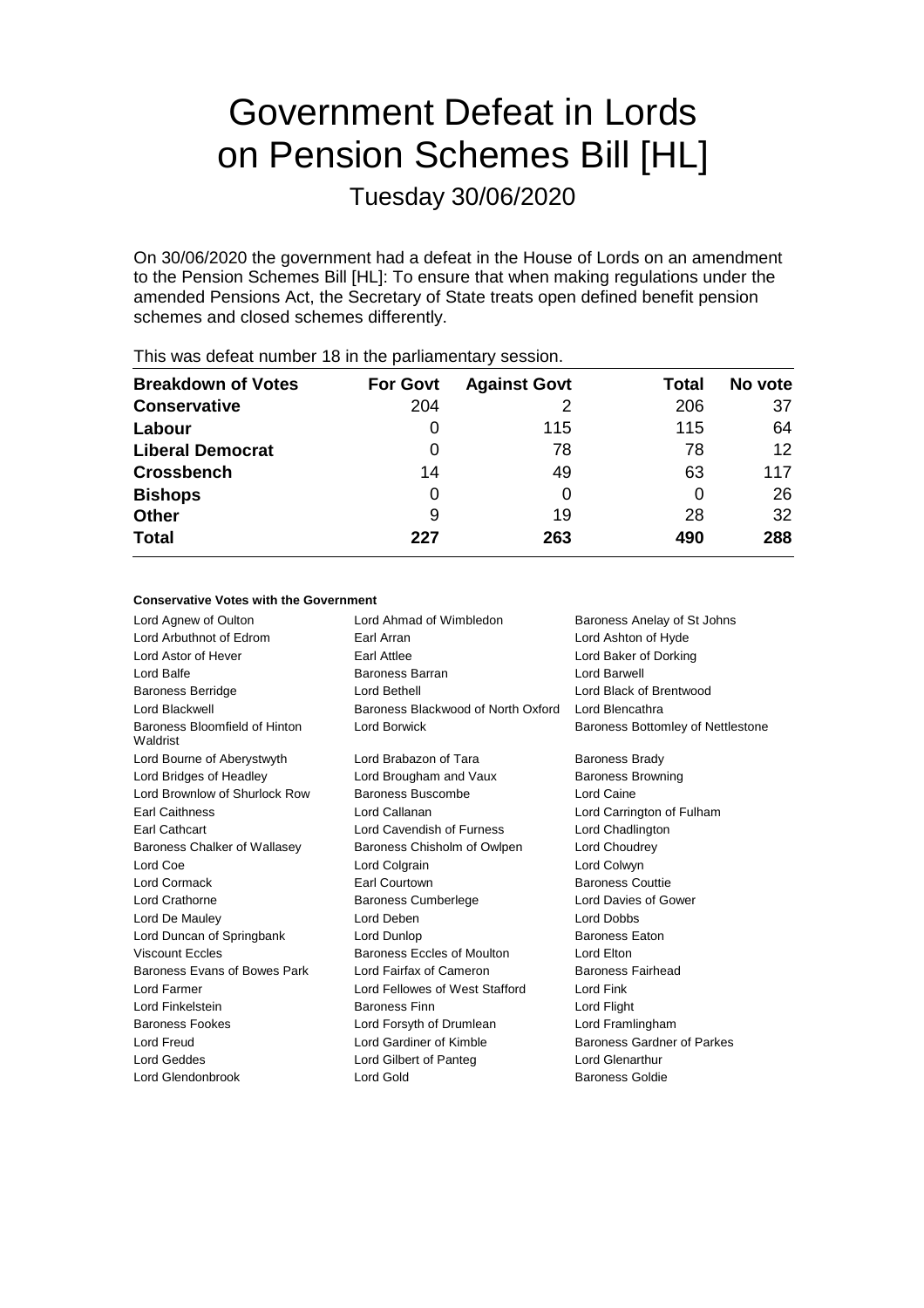Lord Goldsmith of Richmond Park Lord Goodlad Viscount Goschen<br>
Lord Grade of Yarmouth Lord Griffiths of Fforestfach Lord Grimstone of Lord Hague of Richmond Viscount Hailsham Baroness Hanham Baroness Harding of Winscombe Lord Haselhurst **Lord Hayward** Baroness Helic Lord Henley Baroness Hodgson of Abinger Earl Home **Baroness Hooper Baroness Hooper Lord Horam** Lord Howard of Lympne Lord Howard of Rising Earl Howe Lord Howell of Guildford Lord Hunt of Wirral Lord James of Blackheath Baroness Jenkin of Kennington Lord Jopling North Lord Keen of Elie Lord Kirkham Lord Kirkhope of Harrogate Lord Lamont of Lerwick Lord Lang of Monkton Lord Leigh of Hurley Lord Lilley Earl Lindsay **Earl Lingfield** Earl Liverpool Lord Livingston of Parkhead Marquess of Lothian Lord Lucas Lord Mackay of Clashfern **Lord Mancroft Baroness Manzoor** Baroness Manzoor Lord Marland Lord Marlesford Lord Maude of Horsham Lord McColl of Dulwich Baroness McGregor-Smith Lord McInnes of Kilwinning Baroness Meyer **Baroness Mobarik** Baroness Mobarik Baroness Mone Duke of Montrose **Baroness Morgan of Cotes** Baroness Morris of Bolton Lord Moynihan Lord Naseby Lord Nash Baroness Neville-Jones **Baroness Newlowe** Baroness Newlove Baroness Newlove Baroness Nicholson of Winterbourne Baroness Noakes Lord Norton of Louth Lord O'Shaughnessy Lord Parkinson of Whitley Bay Lord Patten Baroness Penn **Lord Pickles Baroness Pidding** Lord Polak Lord Popat Lord Porter of Spalding Lord Price Lord Rana Lord Randall of Uxbridge Baroness Rawlings **Baroness Redfern** Lord Reay **Baroness Redfern** Lord Renfrew of Kaimsthorn Lord Ribeiro Viscount Ridley Lord Risby **Lord Robathan** Baroness Rock **Container Baroness Rock** Lord Rose of Monewden Lord Rotherwick Lord Saatchi Baroness Sanderson of Welton Lord Sassoon and Baroness Sater Baroness Scott of Bybrook Baroness Seccombe Lord Selkirk of Douglas Baroness Shackleton of Belgravia Baroness Shephard of Northwold Lord Sherbourne of Didsbury Baroness Shields **Lord Shinkwin** Earl Shrewsbury Lord Smith of Hindhead **Baroness Stedman-Scott** Lord Sterling of Plaistow Baroness Stroud Baroness Sugg Lord Swinfen Lord Taylor of Holbeach Lord Tebbit Lord Trefgarne Viscount Trenchard Lord Trimble Lord True Lord Tugendhat **Matter State Viscount Ullswater** Baroness Vere of Norbiton Baroness Verma Lord Vinson Lord Wakeham Baroness Warsi Lord Wasserman Lord Wei Lord Whitby Lord Willetts Baroness Williams of Trafford Baroness Wyld Lord Young of Graffham Lord Young of Cookham

Lord Griffiths of Fforestfach Lord Grimstone of Boscobel<br>Viscount Hailsham Baroness Hanham

#### **Conservative Votes against the Government**

Baroness Altmann Lord Northbrook

### **Labour Votes with the Government**

| <b>Labour Votes against the Government</b> |                            |                            |
|--------------------------------------------|----------------------------|----------------------------|
| Lord Alli                                  | <b>Baroness Amos</b>       | Lord Anderson of S         |
| <b>Baroness Andrews</b>                    | Lord Bach                  | <b>Baroness Bakewell</b>   |
| Lord Bassam of Brighton                    | Lord Berkeley              | <b>Baroness Billinghan</b> |
| <b>Baroness Blower</b>                     | Lord Blunkett              | Lord Boateng               |
| Lord Bradley                               | Lord Brooke of Alverthorpe | Lord Browne of Lad         |
| Baroness Bryan of Partick                  | Lord Carter of Coles       | <b>Baroness Chakraba</b>   |
| <b>Viscount Chandos</b>                    | Lord Clark of Windermere   | Lord Collins of High       |
| <b>Baroness Corston</b>                    | <b>Baroness Crawley</b>    | Lord Davidson of G         |
|                                            |                            |                            |
|                                            |                            |                            |

rson of Swansea Billingham ne of Ladyton Chakrabarti is of Highbury Ison of Glen Clova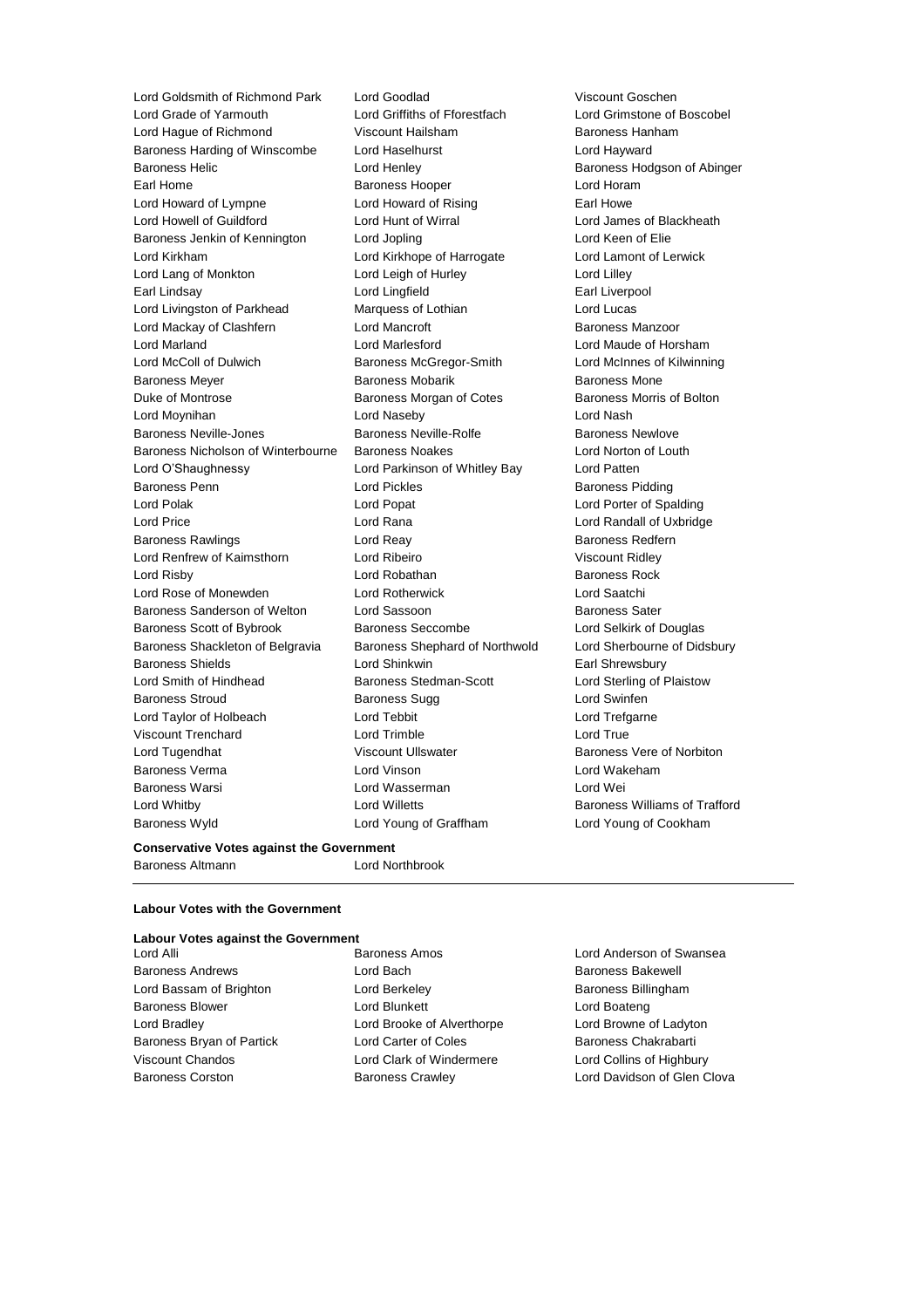Lord Dubs Lord Eatwell Lord Elder Lord Evans of Watford Lord Faulkner of Worcester Lord Filkin Lord Foulkes of Cumnock Baroness Gale Contract Lord Glasman Lord Grantchester Lord Griffiths of Burry Port Lord Grocott Lord Hain **Lord Harris of Haringey** Lord Haskel Lord Haughey **Baroness Hayter of Kentish Town** Baroness Healy of Primrose Hill Lord Hendy **Baroness Henig** Baroness Henig Baroness Hilton of Eggardon Lord Hollick Lord Howarth of Newport Baroness Hughes of Stretford Lord Hunt of Kings Heath Baroness Jay of Paddington Baroness Jones of Whitchurch Lord Jordan **Lord Judd** Baroness Kennedy of The Shaws Lord Kennedy of Southwark Lord Kestenbaum Lord Knight of Weymouth Baroness Lawrence of Clarendon Lord Layard Lord Lennie Baroness Liddell of Coatdyke Lord Liddle Lord Lines Lord Lipsey Baroness Lister of Burtersett Lord Livermore Lord Lord MacKenzie of Culkein Lord Mandelson Lord Maxton Lord McAvoy Lord McConnell of Glenscorrodale Baroness McDonagh Baroness McRonagh Baroness McIntosh of Hudnall Lord McKenzie of Luton Lord McNicol of West Kilbride Lord Mendelsohn Lord Mitchell **Lord Murphy of Torfaen** Baroness Nye Baroness Osamor **Baroness Pitkeathley Baroness Providence Lord Ponsonby of Shulbrede** Baroness Primarolo **Baroness Primarolo** Lord Puttnam **Baroness Quin** Baroness Ramsay of Cartvale Baroness Rebuck Lord Reid of Cardowan Lord Robertson of Port Ellen Lord Rooker Lord Rosser Lord Rowlands Baroness Royall of Blaisdon Lord Sawyer Baroness Sherlock **Mateur Scherlock** Viscount Simon Baroness Smith of Basildon Baroness Smith of Gilmorehill Lord Snape Lord Soley Lord Stevenson of Balmacara Baroness Thornton Lord Touhig Lord Turnberg **Baroness Warwick of Undercliffe** Lord Watson of Invergowrie Lord Watts Baroness Wheeler Baroness Wilcox of Newport Lord Wills Lord Winston Lord Young of Norwood Green Baroness Young of Old Scone

Lord Davies of Stamford **Baroness Donaghy** Baroness Davies Drake<br>
Lord Dubs<br>
Lord Extwell Baroness Drawell<br>
Lord Bider

#### **Liberal Democrat Votes with the Government**

#### **Liberal Democrat Votes against the Government**

Lord Addington Lord Alderdice Lord Allan of Hallam Baroness Bakewell of Hardington Mandeville

Baroness Benjamin Baroness Bonham-Carter of Yarnbury Baroness Bowles of Berkhamsted Lord Bradshaw Baroness Brinton Lord Bruce of Bennachie Lord Burnett **Baroness Burt of Solihull** Lord Campbell of Pittenweem Lord Chidgey **Lord Cotter Baroness Doocey Lord Cotter Baroness Doocey** Baroness Featherstone Lord Foster of Bath Lord Fox Baroness Garden of Frognal Lord German Lord Goddard of Stockport Lord Greaves Baroness Grender Baroness Hamwee Baroness Harris of Richmond Baroness Humphreys **Lord Hussain** Baroness Hussein-Ece **Baroness Janke** Baroness Jolly Lord Jones of Cheltenham Baroness Kramer Lord Lee of Trafford Baroness Ludford Lord Marks of Henley-on-Thames Lord McNally Lord Newby Baroness Northover Lord Oates Lord Paddick **Lord Palmer of Childs Hill Baroness Pinnock Lord Palmer of Childs Hill** Baroness Pinnock Lord Purvis of Tweed Lord Razzall Lord Redesdale Lord Rennard Lord Roberts of Llandudno Baroness Scott of Needham Market Lord Scriven **Lord Sharkey Lord Sharkey Baroness Sheehan** Lord Shipley **Lord Shutt of Greetland** Baroness Smith of Newnham Lord Stoneham of Droxford Lord Storey Lord Strasburger

Baroness Barker **Lord Beith**